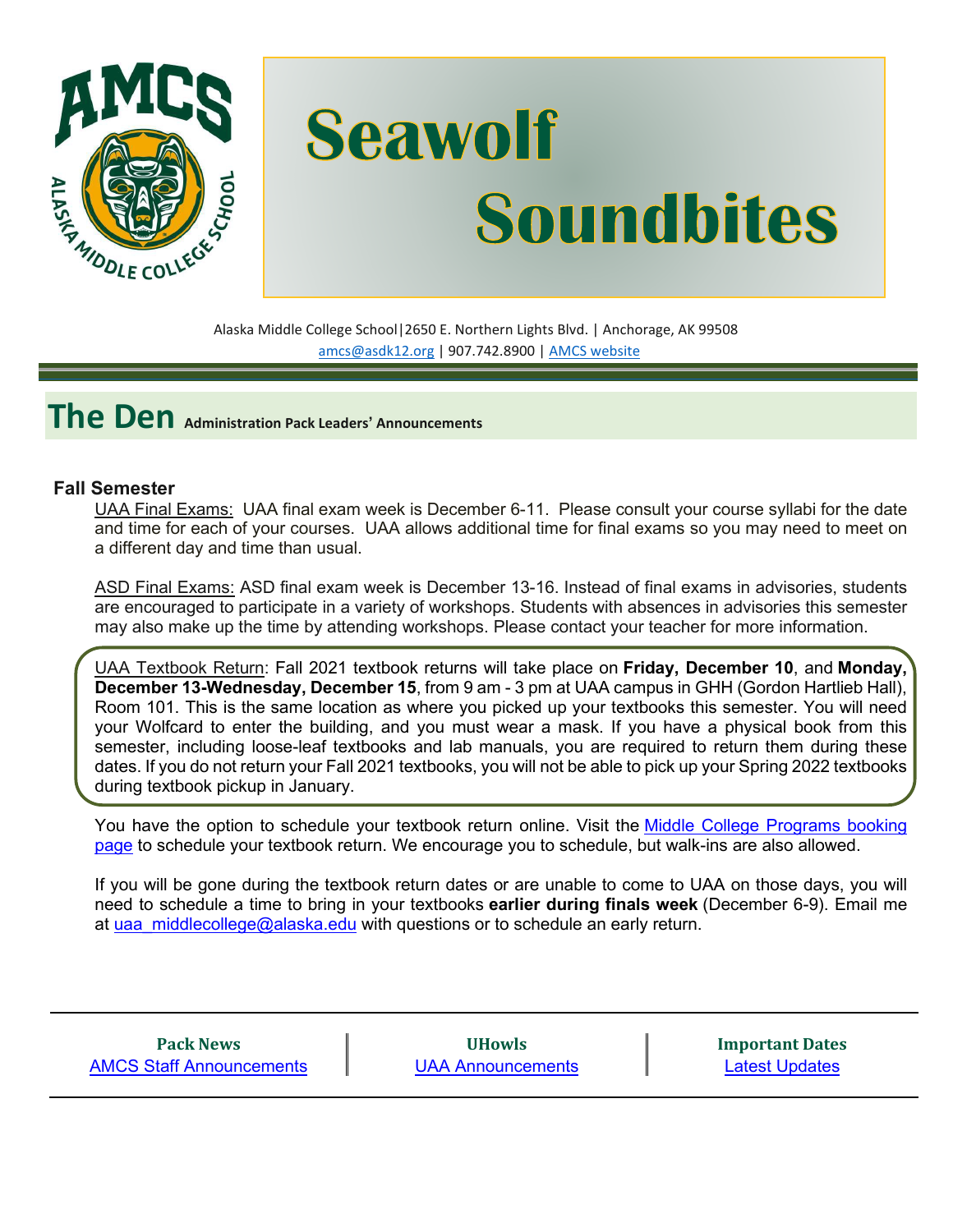#### **Grades**

Fall Grades**:** UAA fall grades will be available December 16 via UAOnline and ASD grades can be seen in Q on January 4.

Good Academic Standing and Probation: AMCS students must be in good academic standing to enroll in University courses. Good Academic Standing means the student:

- maintains a cumulative 2.50 GPA
- completes all enrolled courses with a "C" or higher
- has a good attendance record and no disciplinary actions

A student is no longer in good standing when their university GPA falls below 2.50, fails to attend 20% of a course's meeting times, or receives a failing grade (D, F, W, NB, I, or Credit/No Credit) in a course(s). The student will be placed on academic probation for the next semester. While on academic probation, the student may be required to adhere to one or more of the following:

- Reduce overall class schedule by one course (3 credits) from the previous semester
- Retake course(s) which the student earned "D," "F," or "W" before attempting new courses
- No single course enrollment
- Maintain full-time status in the program
- Attend advisory one time per week

If the student improves their university GPA, the above restrictions are lifted, and the student may return to a full schedule without supervision. The student may be removed from the program to return to his/her home high school if their GPA does not improve or falls below 2.0.



#### **Spring Semester**

Classes Begin: Spring semester classes will begin January 3 for all high school courses (advisories and AMCS courses), while UAA courses start January 10.

UAA Textbook Pick-Up: As a reminder; all textbooks are ordered on behalf of AMCS students (students should not order any textbooks on their own unless they are self-paying for a course). Textbook pickup is scheduled for January 6th and 7th 2022. AMCS students will receive an email with specific instructions in December on how to schedule a pickup for all physical textbooks."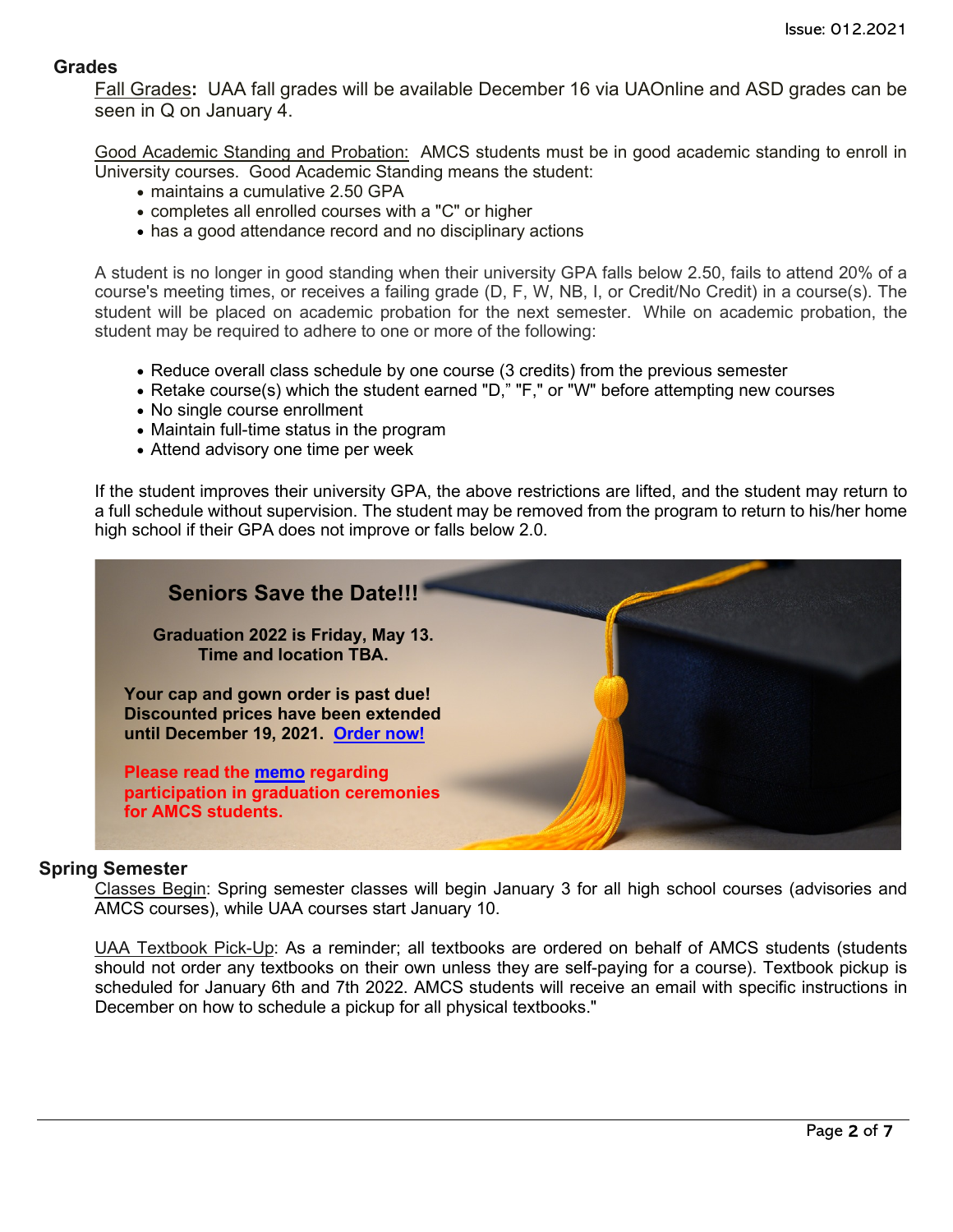Junior Seminar: All juniors will participate in a week-long Junior Seminar, May 2-6. Students will attend either a morning (8-9:50 am) or afternoon (11:30 am-1:20 pm) session, which coincides with our ASD Busing Schedule. The seminar introduces students to career exploration, college exploration, financial aid, ACT/SAT testing, AK Performance Scholarship, and career opportunities. Over the summer, students should register to take the ACT/SAT, research their top colleges, identify funding, investigate scholarships, visit colleges, explore workforce opportunities, etc. Come fall, students will enroll in a Senior Seminar and begin applying to their top colleges, submitting applications for scholarships, and/or applying for jobs.

Students need to self-enroll in the am or afternoon session, for more details please see your AMCS advisory teacher for more information.

#### **AMCS Den Appliance Needs**

King Tech High School does not qualify for a lunch program under the National School Lunch Program. AMCS allows students to bring food and drinks into the AMCS Den (classroom space). However, students are unable to heat their food or keep it cold. AMCS needs a microwave and a small refrigerator for students to use while attending their classes at KTHS. If interested in donating one of these items, please contact AMCS front office, (907) 742-8900.

#### **Registrar's Range**

Grade changes: If a course grade changed after grades appeared in your student account in Q, or your repeated a class to replace a prior grade, you must notify Mrs. Sherwood. If the grade is for a college course, contact your UAA advisor once the grade has posted your UAA transcript. Your advisor will share the updated grade information with AMCS. Please note, grade changes/replacements are a manual process, and we will not know when your grade changes.

Transcript Requests: The Anchorage School District uses [ScribOrder](https://anchorageak.scriborder.com/) for all educational records requests. If you are under the age of 18, a parent/guardian must be the one to submit the request. Be sure to have requests legibly signed. We can send e-documents to most post-secondary institutions, so please enter this information in your request. Sending e-documents gets your transcripts to the schools much sooner than mailing, and it saves everybody time!

#### **Spirit Wear**

Get AMCS spirit wear now, order directly from the company and have it delivered to your doorstep; [place](http://www.tntsportsalaska.com/alaska-middle-college-school) your [order.](http://www.tntsportsalaska.com/alaska-middle-college-school)

#### **Important Troubleshooting Information**

For technical support for UAA software and Blackboard, contact UAA IT Help Desk at 907-786-4646. To reset your UAA password or look up your username, visit [UA Elmo.](https://elmo.alaska.edu/) 

For issues with a Chromebook or Canvas, contact ASD IT Service Desk at 907-742-4357 from 8 am-5 pm, M-F.

### <span id="page-2-0"></span>**Pack News** Program Pack Leaders' Announcements

#### **Counselor's Cave**

You may sign up for your spring courses by emailing me directly, stopping by my office, or setting up an appointment. We can meet in person or via Zoom. Here is the link to my calendar. [Scheduling](https://nam12.safelinks.protection.outlook.com/?url=https%3A%2F%2Fcalendly.com%2Famcs_counselor%2Fconsult-with-ms-sherwood&data=04%7C01%7CGriffis_Kimberly%40asdk12.org%7C53218557811942e9b3c108d9b4f4b13a%7C036ce601e95a4e46a3bd6b742ed4bb35%7C0%7C0%7C637739785313002806%7CUnknown%7CTWFpbGZsb3d8eyJWIjoiMC4wLjAwMDAiLCJQIjoiV2luMzIiLCJBTiI6Ik1haWwiLCJXVCI6Mn0%3D%7C3000&sdata=RLuYTx59DNAl9Z1%2BqAmFAZe1iGbZLxWLAbxYuTHpwsM%3D&reserved=0) with Ms. [Sherwood](https://nam12.safelinks.protection.outlook.com/?url=https%3A%2F%2Fcalendly.com%2Famcs_counselor%2Fconsult-with-ms-sherwood&data=04%7C01%7CGriffis_Kimberly%40asdk12.org%7C53218557811942e9b3c108d9b4f4b13a%7C036ce601e95a4e46a3bd6b742ed4bb35%7C0%7C0%7C637739785313002806%7CUnknown%7CTWFpbGZsb3d8eyJWIjoiMC4wLjAwMDAiLCJQIjoiV2luMzIiLCJBTiI6Ik1haWwiLCJXVCI6Mn0%3D%7C3000&sdata=RLuYTx59DNAl9Z1%2BqAmFAZe1iGbZLxWLAbxYuTHpwsM%3D&reserved=0)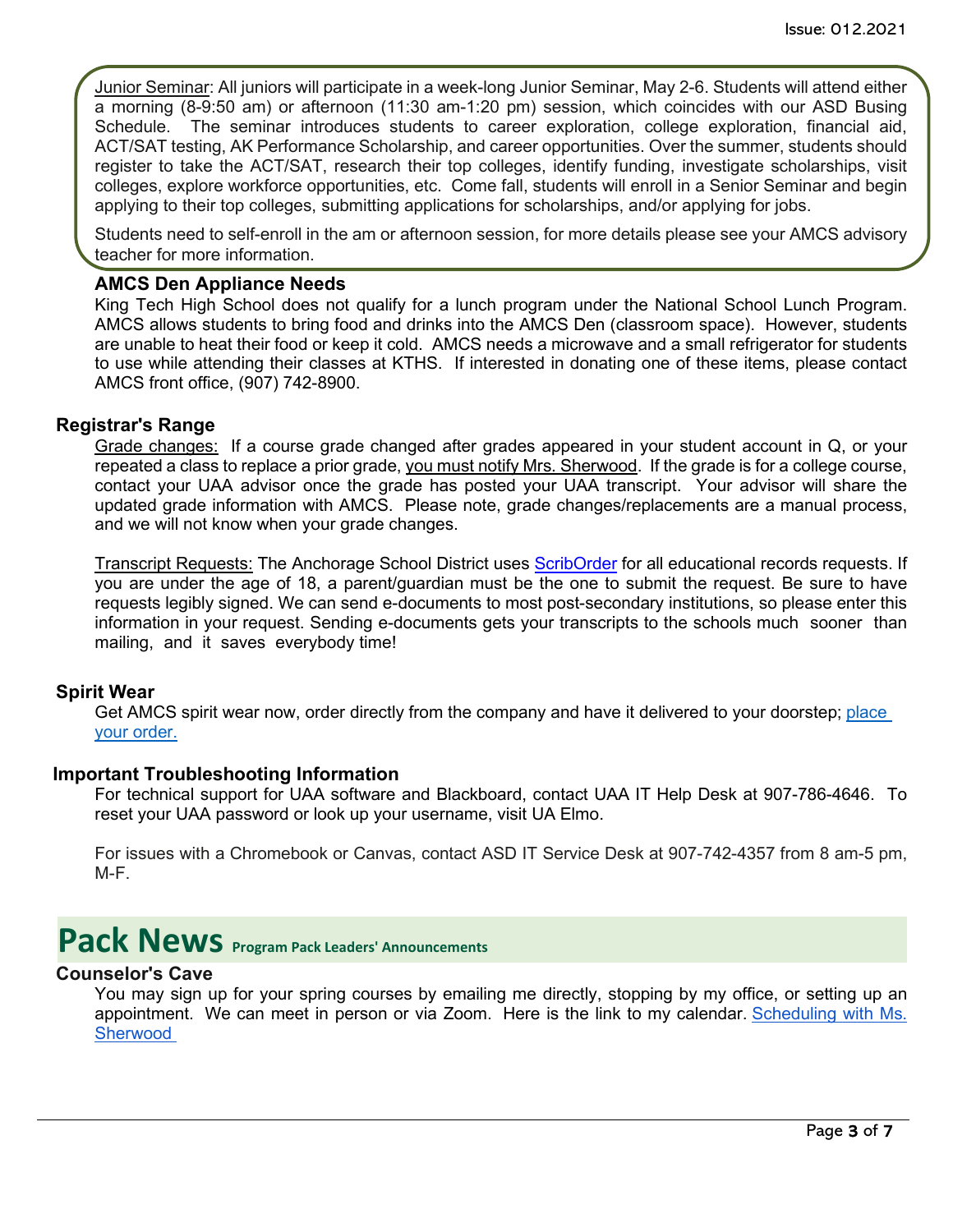We can also discuss the Alaska Performance Scholarship, do a credit check, and discuss college/post-high school plans.

Advisory Classes: (Spring 2022 Master [Schedule\)](https://www.asdk12.org/site/default.aspx?PageType=3&DomainID=1502&ModuleInstanceID=12315&ViewID=6446EE88-D30C-497E-9316-3F8874B3E108&RenderLoc=0&FlexDataID=63764&PageID=2506)

- If you have successfully completed your first UAA writing and/or math class you will not be required to *take an advisory next semester.* You are welcome to take an additional advisory class if you feel it will be beneficial to your success. You can email me with a section number and I will enroll you in the class.
- If you are taking writing or math for the first time at UAA, please select an advisory section and email it *to me.*
- If you withdrew from a UAA course this semester, you will be required to take an advisory class next *semester.* Please choose a section that works for you, and email me the section number. Otherwise, I will schedule you where I think it will fit best.

AMCS Courses: The following courses are offered through AMCS. US Government – if you would like to meet your US Government requirement by taking this course, please select the section that works best for you and email me to schedule it for you.

English III/IV- if you need an English class through AMCS, please select the section that works best for you and email me your selection.

Integrated Math - if you need a math credit through AMCS, please contact Mrs. Harbison to see if this is the right class for you.

ASDvirtual Courses: If you would like to take a class through ASDvirtual, please send me an email with the course selection. You do not need to fill out a part-time course enrollment form to take an ASDvirtual course. You are required to complete the course independently and to be able to contact your instructor independently. ASD Virtual / ASDV Course [Catalog](https://nam12.safelinks.protection.outlook.com/?url=https%3A%2F%2Fwww.asdk12.org%2FPage%2F18638&data=04%7C01%7CGriffis_Kimberly%40asdk12.org%7C53218557811942e9b3c108d9b4f4b13a%7C036ce601e95a4e46a3bd6b742ed4bb35%7C0%7C0%7C637739785313002806%7CUnknown%7CTWFpbGZsb3d8eyJWIjoiMC4wLjAwMDAiLCJQIjoiV2luMzIiLCJBTiI6Ik1haWwiLCJXVCI6Mn0%3D%7C3000&sdata=m4hTh%2FgIjdjm2ybE21XISmgUAZelJlrRPD24Krsj06Q%3D&reserved=0)

Many students complete their Economics and US Gov social studies requirements and their PE requirements through ASDvirtual classes. I*f you are heading into semester 2 of your senior year, and you have not met these requirements, I will automatically schedule you for the ones you need.* You will have to contact me to have them dropped.

Many AMCS students meet the Physical Education requirements through ASDvirtual courses. I have made this handy document with the available course descriptions. Email me with your selection. PE [Course](https://nam12.safelinks.protection.outlook.com/?url=https%3A%2F%2Fdocs.google.com%2Fdocument%2Fd%2F1VMGQ5RawnUTss_QzunkuLRgRgbbkhWqhSUoSGlxnc_E%2Fedit%3Fusp%3Dsharing&data=04%7C01%7CGriffis_Kimberly%40asdk12.org%7C53218557811942e9b3c108d9b4f4b13a%7C036ce601e95a4e46a3bd6b742ed4bb35%7C0%7C0%7C637739785313012802%7CUnknown%7CTWFpbGZsb3d8eyJWIjoiMC4wLjAwMDAiLCJQIjoiV2luMzIiLCJBTiI6Ik1haWwiLCJXVCI6Mn0%3D%7C3000&sdata=Fn1X%2FrX3sazrMosIO6XP5xQoMzSfCE%2BWIv%2F5j%2FqrXg8%3D&reserved=0) **[Options](https://nam12.safelinks.protection.outlook.com/?url=https%3A%2F%2Fdocs.google.com%2Fdocument%2Fd%2F1VMGQ5RawnUTss_QzunkuLRgRgbbkhWqhSUoSGlxnc_E%2Fedit%3Fusp%3Dsharing&data=04%7C01%7CGriffis_Kimberly%40asdk12.org%7C53218557811942e9b3c108d9b4f4b13a%7C036ce601e95a4e46a3bd6b742ed4bb35%7C0%7C0%7C637739785313012802%7CUnknown%7CTWFpbGZsb3d8eyJWIjoiMC4wLjAwMDAiLCJQIjoiV2luMzIiLCJBTiI6Ik1haWwiLCJXVCI6Mn0%3D%7C3000&sdata=Fn1X%2FrX3sazrMosIO6XP5xQoMzSfCE%2BWIv%2F5j%2FqrXg8%3D&reserved=0)** 

Part-time course enrollments**:** Students in good standing have the option to take a single course at their affiliated high school. You need to fill out this form, email or drop it off to me, and I will get it approved and send it to your affiliate high school for scheduling. [Anchorage](https://nam12.safelinks.protection.outlook.com/?url=https%3A%2F%2Fwww.asdk12.org%2Fcms%2Flib%2FAK02207157%2FCentricity%2FDomain%2F5532%2FPart-Time-Enrollment-Form_Fillable%25202022.pdf&data=04%7C01%7CGriffis_Kimberly%40asdk12.org%7C53218557811942e9b3c108d9b4f4b13a%7C036ce601e95a4e46a3bd6b742ed4bb35%7C0%7C0%7C637739785313022792%7CUnknown%7CTWFpbGZsb3d8eyJWIjoiMC4wLjAwMDAiLCJQIjoiV2luMzIiLCJBTiI6Ik1haWwiLCJXVCI6Mn0%3D%7C3000&sdata=zdhbfHZQhMwgrGVGCuwOaeLMV4yEXt0g4vuiEaupF4g%3D&reserved=0) School District Part-Time Enrollment Form

### **Teacher's Terrain**

Graduation: Scott Brown attended senior advisories in September to help students prepare for cap and gown orders. [Your cap and gown orders are due by December 19.](https://www.jostens.com/) If you have questions about your order, please reach out to Scott at (907) 567-8367. As a reminder, students will need a cap, gown, tassel, and a stole for each ceremony that they plan on walking in. AMCS regalia is a black gown, black cap, green and gold tassel, and gold stole. Please contact your affiliate school for their colors or connect with Scott for this information.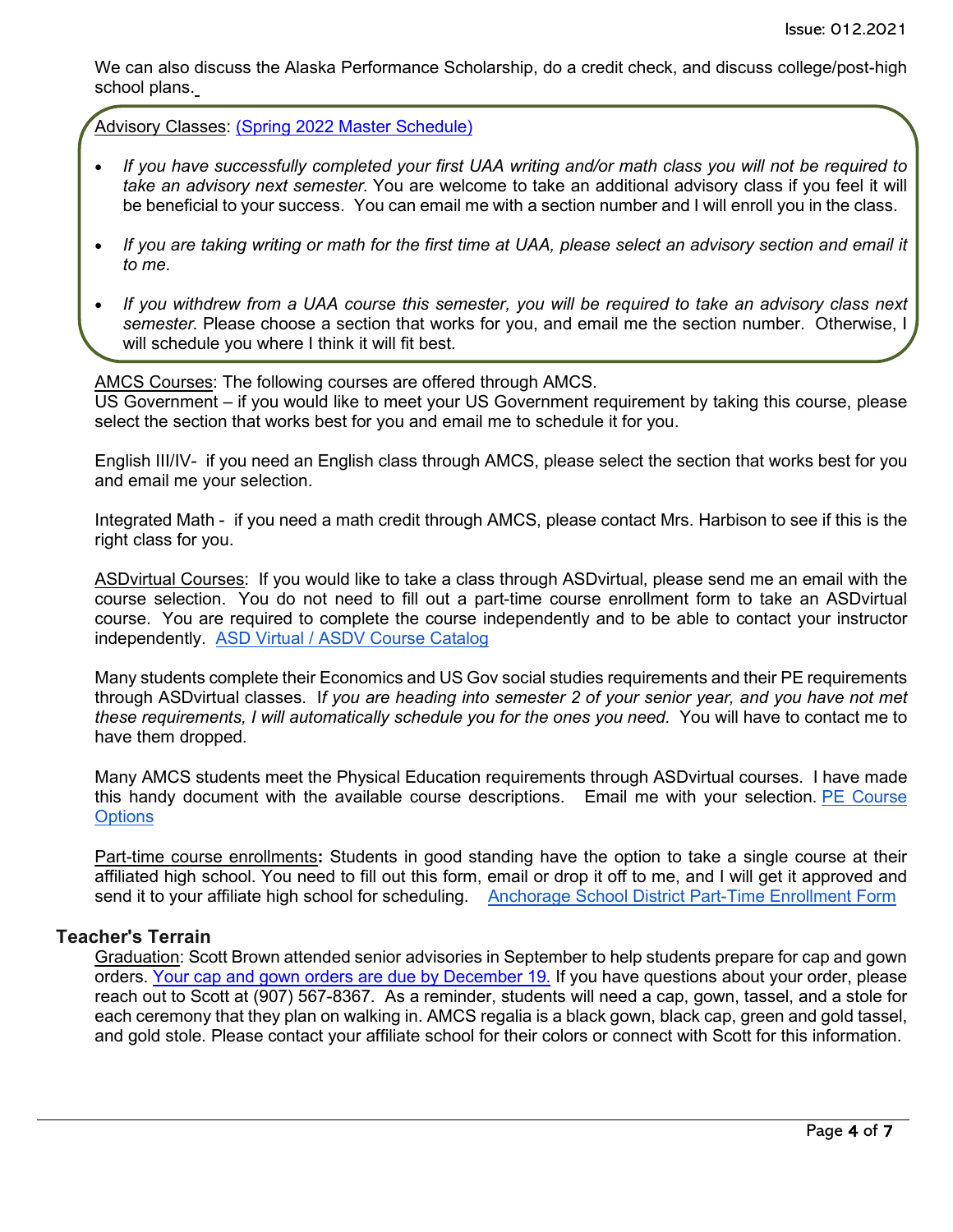Pre-order your yearbook, \$50, by January 28 at [Jostens.](https://www.jostens.com/)

Senior Parents, buy a senior ad. Celebrate your student's journey with a yearbook ad. There are celebration pages for your senior, create and purchase a page for your senior today. [Head to Jostens to start creating your senior celebration page!](https://www.jostens.com/yearbooks/students-and-parents/yearbook-ads) 

- NEW!! Yearbook is collecting photos for you and your pets, you and the snow, and any sibling portraits you would like to share.
- Your photos can feature students from your affiliate school.

For yearbook submissions, head to *[Images.jostens.com](https://images.jostens.com/)* and input the User ID: 416224854.

Wanting to stay up-to-date with the yearbook? Head to Instagram and follow us @amcs.yearbook. Stay informed about deadlines and photo submissions here.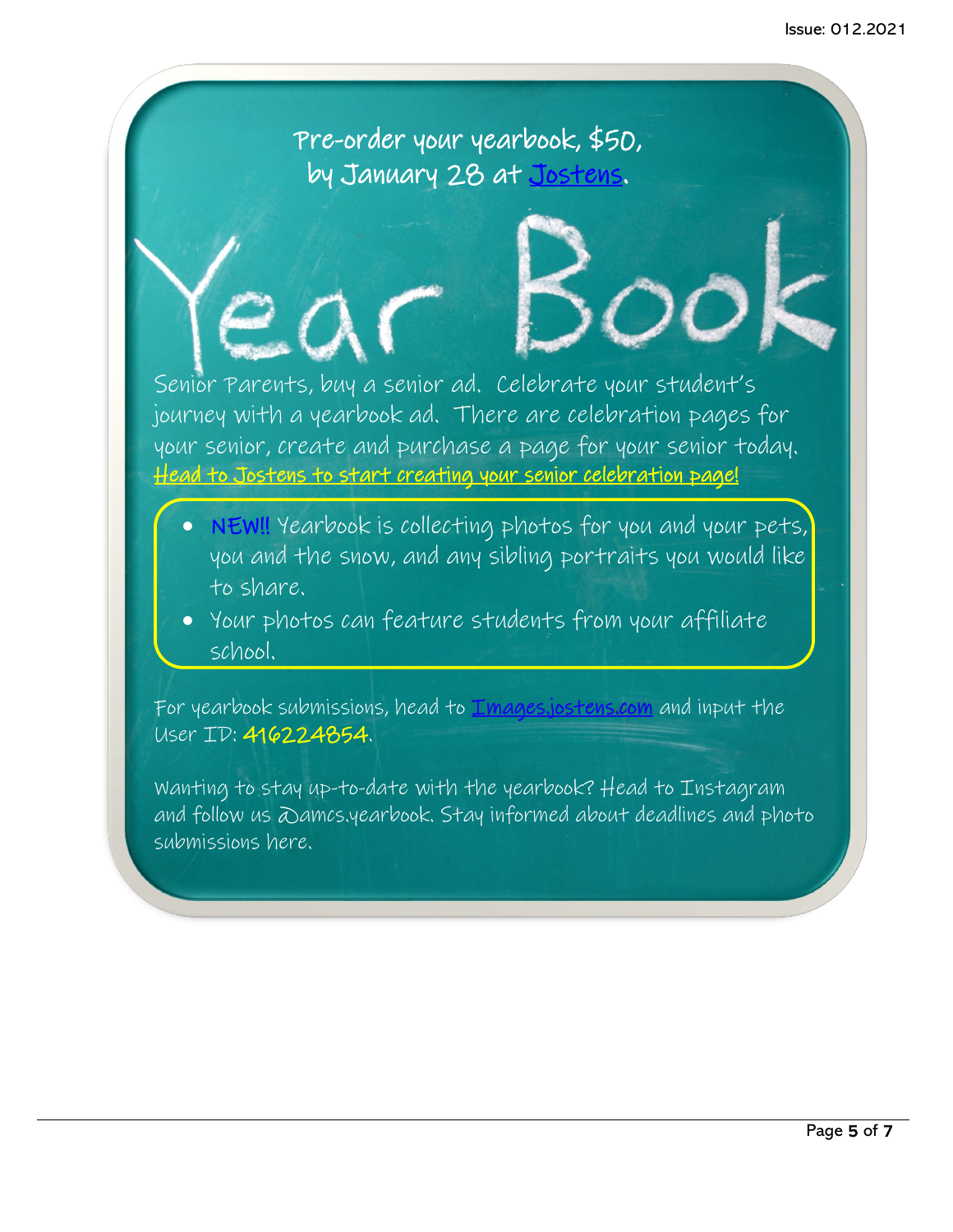Yearbooks at Affiliate Schools: Senior students wishing to appear in their affiliate school's yearbook need to contact the school to submit their picture. [Visit the AMCS website for more information.](https://www.asdk12.org/Page/18701)

### <span id="page-5-0"></span>**UHowls UAA Pack Leaders' Announcements**

#### **SP22 Middle College Advising**

SP22 Middle College advising appointments begin October 25, 2021, when the SP22 UAA schedule goes live. Schedule your SP22 advising appointment so you can register as soon as non-degree-seeking students are eligible. Middle College students will have an advising hold on their account until they have met with their advisor. **Registration for SP22 non-degree seeking Middle College students begins on Monday, November 22, 2021, @ 12:01 am.**

### <span id="page-5-1"></span>**Upcoming Important Dates Fall Semester**

#### **December**

| UAA final exams                           |
|-------------------------------------------|
| <b>AHEC Healthcare Career Exploration</b> |
| AMCS classes end                          |
| No classes                                |
| <b>ASD Winter Break</b>                   |
|                                           |



#### **January**

- 3 ASD classes resume
- 6 AMCS New Student Orientation<br>10 UAA classes and Add/Drop period
- UAA classes and Add/Drop period begins
- 17 No ASD or UAA classes
- 21 UAA Add/Drop period ends and Withdrawal Period begins